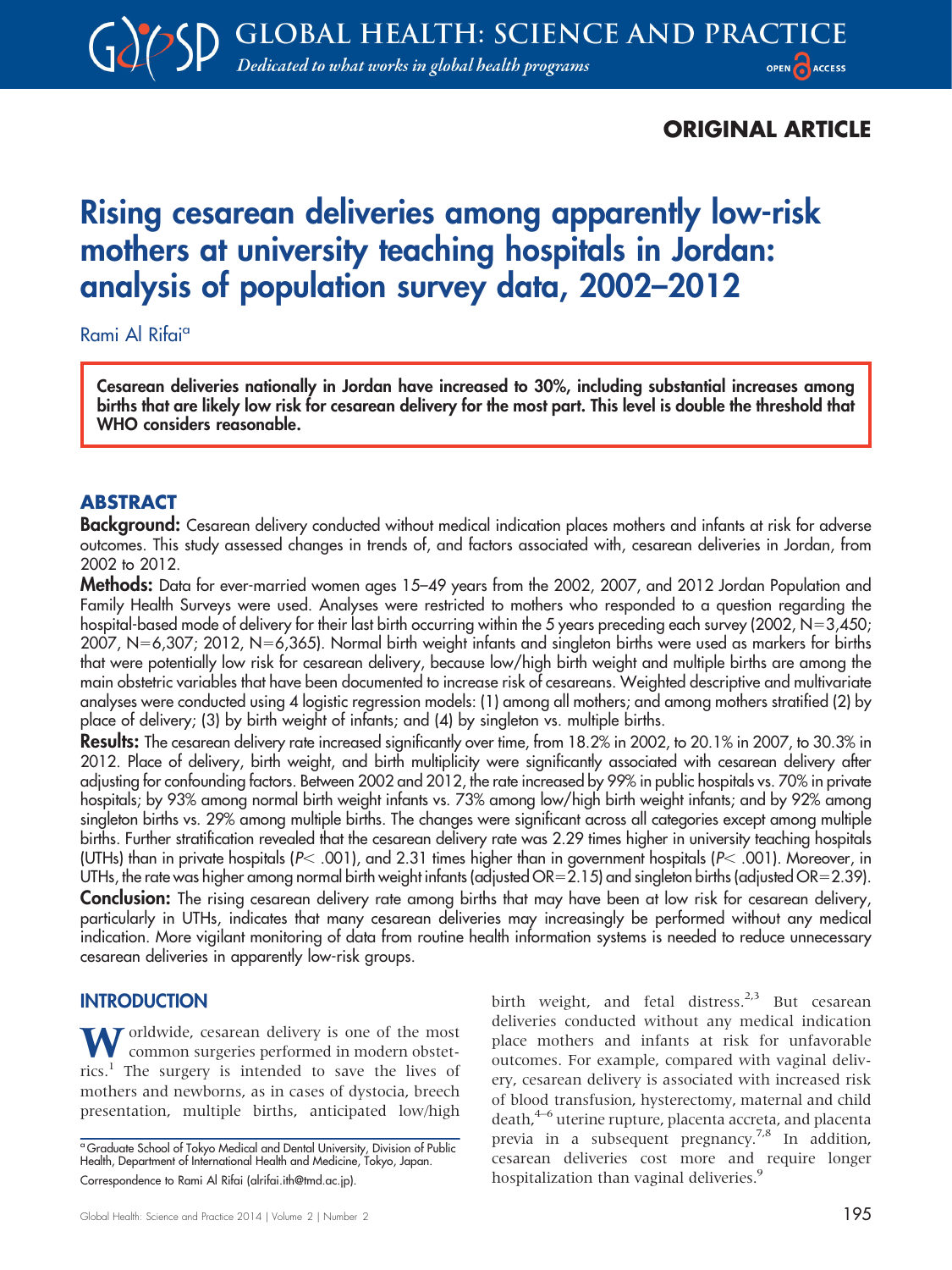WHO considers for a reasonable population-based cesarean delivery rate.

The World Health Organization (WHO) considers 15% the threshold a population-based rate of cesarean deliveries over 15% unreasonable.<sup>10</sup> A recent study found that half of 137 countries have exceeded this recommended threshold.<sup>11</sup> A global survey conducted by WHO in 24 countries over 25 years showed that about 26% of all health facility-based deliveries were cesarean, and in 23 countries, rates of cesarean delivery without medical indication ranged between 0.01% and 2%.<sup>5</sup> In Jordan, the last study examining trends in cesarean delivery rates using population-based data revealed a consistent increase in the rate.<sup>12</sup>

Jordan has one of the most modern health care infrastructures in the Middle East. The health system consists of 3 major sectors—public, private, and donors—that cover primary, secondary, and tertiary health care services. The public sector consists of health facilities governed by the Ministry of Health (MOH), Royal Medical Services (RMS), and University Teaching Hospitals  $(UTHs).<sup>13</sup>$  Only tertiary health care facilities (hospitals) have the capacity to perform major surgical procedures such as cesarean deliveries.

According to the Jordan Population and Family Health Survey (JPFHS), almost all women (99%) in the country receive antenatal care (ANC) from a skilled provider, most commonly from a doctor (96%). Nearly all women (91%) have an ANC visit before their fourth month of pregnancy, and 78% of women make 7 or more ANC visits throughout their pregnancy.<sup>14</sup> Virtually all births (99%) occur in a health facility; 3 births of every 4 are delivered by a doctor, and 1 birth of every 4, by a nurse or midwife. $14$  The maternal mortality ratio increased from 53 maternal deaths per 100,000 live births in 2008 to 63/100,000 in 2010, while the neonatal mortality rate persisted at rate of 12 deaths/1,000 live births between 2009 and 2013.<sup>15,16</sup>

The objectives of this study were to examine trends in, and factors associated with, cesarean deliveries in Jordan, from 2002 to 2012, using data from nationally representative surveys of ever-married women ages 15–49 years.

#### **METHODS**

#### Data Source and Sampling

This study used nationally representative data from the 2002, 2007, and 2012 JPFHS, which is part of the worldwide Demographic and Health Surveys (DHS) program. $^{14}$ 

In total, 28,234 ever-married women ages 15–49 years participated in the 3 JPFHS survey rounds ([Figure](#page-2-0)). Women who did not report giving birth over the prior 5 years or who reported that they delivered their last birth at home or abroad were excluded, resulting in a final sample of 16,774 women, or a weighted sample of 16,122 women (3,450 from the 2002 survey; 6,307 from 2007; and 6,365 from 2012).

#### **Measurements**

#### Outcome Variable

The outcome of interest was hospital-based mode of delivery for the last birth; cesarean delivery was reported as a binary response (yes/no).

#### Sociodemographic Variables

The analysis included information about different sociodemographic characteristics that may be associated with cesarean delivery:

- Woman's age reported in 5 groups (15-19, 20–24, 25–29, and  $\geq$  30 years)
- Place of residence (urban/rural)
- Geographic region (central, north, or south)
- Mother's and partner's education level (no education, primary, secondary, or higher education)
- Employment status (mothers with any income-producing profession were reported as employed)
- Place of delivery (public hospitals governed by the MOH, RMS, or UTHs, or private hospitals)
- Wealth index constructed using data on household assets and categorized into quintiles (poorest, poorer, middle, richer, and richest) $14,17$

#### Obstetric Variables

- Mother's age at first birth was reported in 4 groups: 12–18, 19–24, 25–30, or  $> 30$  years.
- Parity was reported in 3 groups: 1, 2, or 3 or more children.
- Since low or high birth weight and multiple births are among the main obstetric variables documented in the literature to increase risk of cesarean delivery,  $12,18,19$  these 2 variables were used in this analysis as markers for births that were potentially at low risk for cesarean delivery (while recognizing that this may not always be the case). Women who delivered either singleton or normal birth weight infants (2,500 to 3,999 grams) were categorized as low risk for cesarean delivery while women who delivered either multiple or low/high birth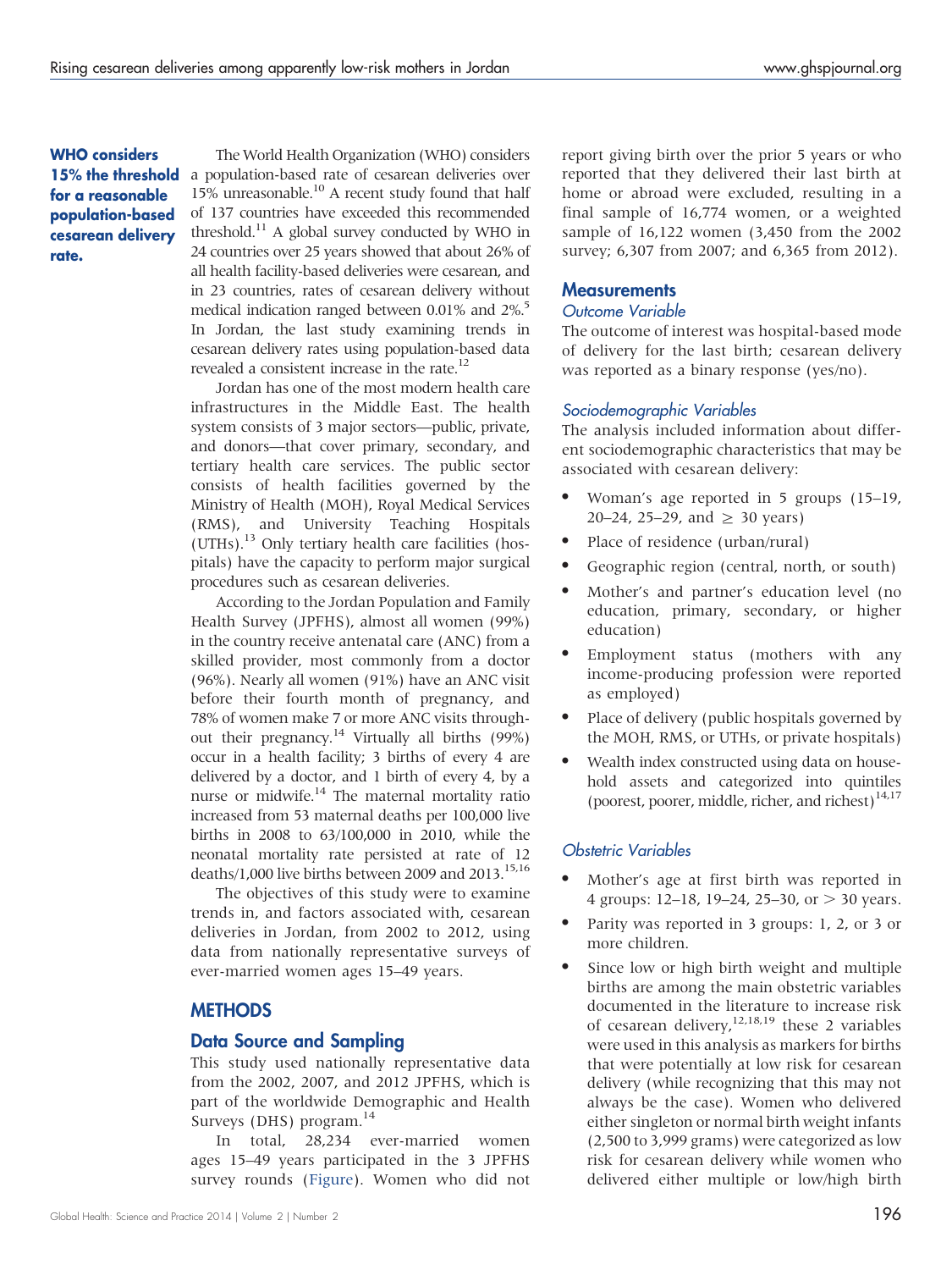<span id="page-2-0"></span>weight infants (< 2,500 grams or  $\geq$  4,000 grams) were categorized as high risk.<sup>12</sup>

#### Statistical Analysis

Frequencies and percentages for each measured characteristic by year of survey were recorded. Rates of cesarean delivery for the last birth born within the 5 years prior to the survey were compared between the 2002, 2007, and 2012 surveys, and the potential difference in the cesarean rate for each measured variable was evaluated for each survey, separately, by using chi-square tests.

To document trends in the cesarean rate over a period of 10 years, the first survey conducted in 2002 was set as a reference in 4 binary logistic regression models, which estimated odds ratios (ORs) and adjusted odds ratios (aORs) as well as 95% confidence intervals (CIs) for significance testing. The first model was run among all mothers together and the other 3 models were run for mothers stratified by: (1) place of delivery (public or private), (2) birth weights, and (3) birth multiplicity (singleton vs. multiple births).

To assess whether place of delivery was associated with changes in trends of cesarean deliveries, all subjects were further stratified according to birth weights and birth multiplicity in public and private hospitals, separately, as well as by type of public hospital (government hospitals vs. UTHs) for those who reported delivering in a public hospital. In order to control for potential confounding effects, even when there was no association with cesarean delivery, all covariates under analysis (sociodemographic and obstetric) were entered simultaneously in the multivariate logistic regression models.

Logistic regression models were also used to assess the association between measured covariates with cesarean delivery and to investigate the independent association of the year of the survey on cesarean delivery after merging the 3 datasets. P value for the trend was assessed for each model by entering the year of the survey as a continuous variable.<sup>20</sup> All analyses were conducted using SPSS version 18.0. The level of statistical significance for all analysis was set at  $\alpha$ =.05.

#### RESULTS

#### Descriptive Profile of the Mothers

Overall, 57.4% of mothers in the 3 datasets combined were  $\geq 30$  years old. The majority lived in urban areas and had secondary or higher education. In 2002, 10.1% of the mothers were employed compared with 15.5% in 2012 [\(Table 1\)](#page-3-0).



Approximately two-thirds (65.1%) of deliveries were in public hospitals with no significant changes in that percentage over the study period. The percentage of women belonging to poor (''poorest'' and ''poorer'') households declined by 8.5 percentage points between 2002 and 2012, with a corresponding 5.2 percentage point increase in those belonging to rich households (''richer'' and ''richest'').

First birth occurred at age 19–24 years among 58.5% of mothers, and most had 1 or 2 children. From 2002 to 2012, there was no significant change in the percentage of mothers reporting low/high birth weight infants or multiple births.

#### Trends in the Cesarean Delivery Rate

The cesarean delivery rate increased over time, **The cesarean** from 18.2% in 2002 to 30.3% in 2012 [\(Table 2\)](#page-5-0). delivery rate in Between 2007 and 2012, the rate increased by Jordan increased 10.2 percentage points compared with an increase from 18% in 2002 of only 1.9 percentage points from 2002 to 2007. **to 30% in 2012.** 

Age, mother's education, and place of delivery persisted as significant factors in the cesarean delivery rate during each survey round ( $P<$  .05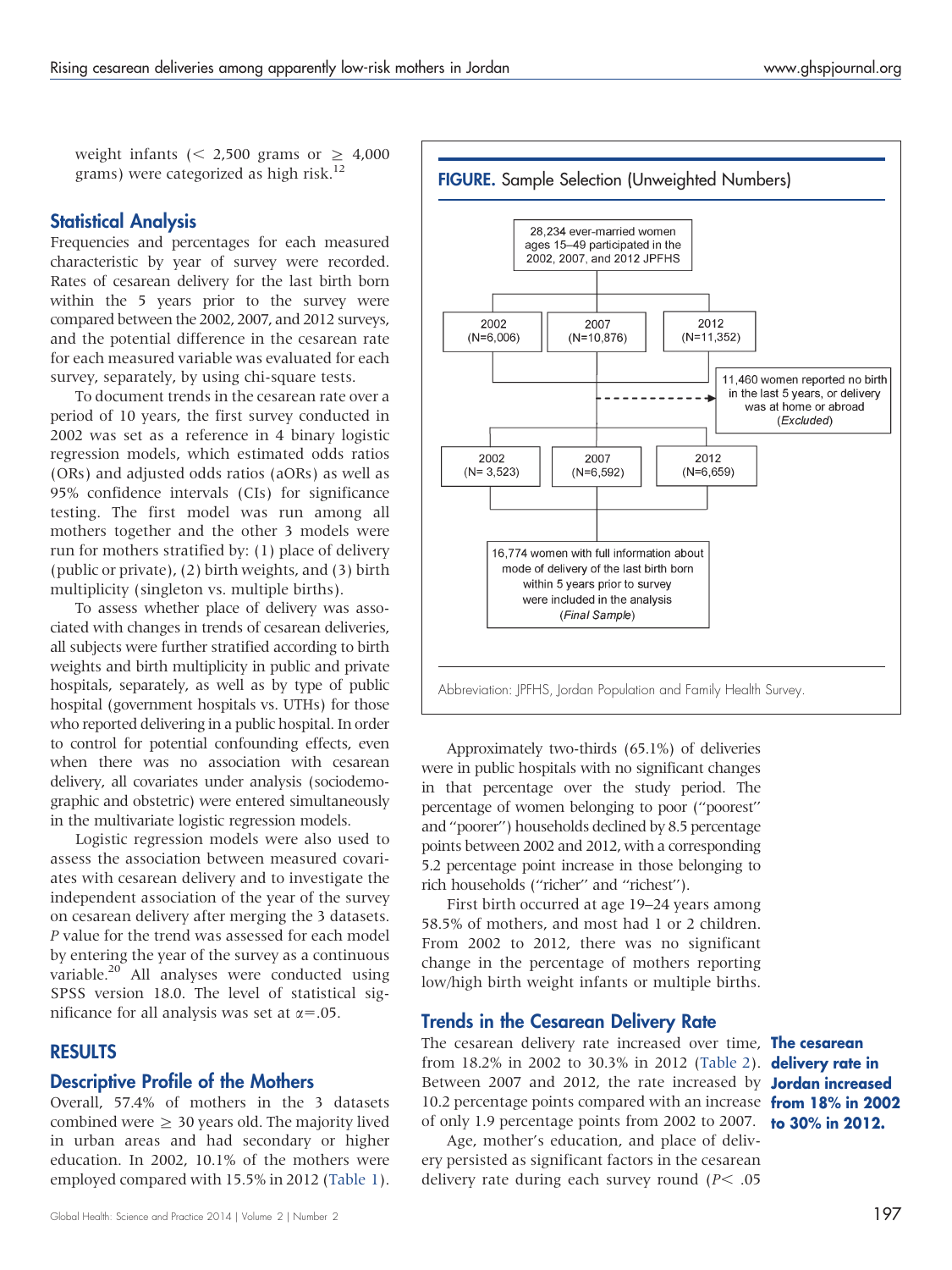<span id="page-3-0"></span>

| TABLE 1. Background Characteristics of Survey Respondents by Year of Survey, Weighted Numbers (Percentages) |                    |                |                  |
|-------------------------------------------------------------------------------------------------------------|--------------------|----------------|------------------|
| Characteristics                                                                                             | 2002 ( $N=3,450$ ) | 2007 (N=6,307) | $2012 (N=6,365)$ |
| SOCIODEMOGRAPHIC                                                                                            |                    |                |                  |
| Age, y                                                                                                      |                    |                |                  |
| $15 - 19$                                                                                                   | 55 (1.6)           | 123(1.9)       | 135(2.1)         |
| $20 - 24$                                                                                                   | 515 (14.9)         | 974 (15.4)     | 854 (13.4)       |
| $25 - 29$                                                                                                   | 884 (25.6)         | 1654 (26.2)    | 1669 (26.2)      |
| $\geq 30$                                                                                                   | 1997 (57.9)        | 3556 (56.4)    | 3707 (58.2)      |
| Place of Residence                                                                                          |                    |                |                  |
| Urban                                                                                                       | 2705 (78.4)        | 5298 (84.0)    | 5198 (81.7)      |
| Rural                                                                                                       | 746 (21.6)         | 1009 (16.0)    | 1167 (18.3)      |
| Geographic Region                                                                                           |                    |                |                  |
| Central                                                                                                     | 2191 (63.5)        | 3908 (62.0)    | 3935 (61.8)      |
| North                                                                                                       | 930 (27.0)         | 1844 (29.2)    | 1821 (28.6)      |
| South                                                                                                       | 329(9.5)           | 555 (8.8)      | 609 (9.6)        |
| Mother's Education                                                                                          |                    |                |                  |
| No education                                                                                                | 128(3.7)           | 147(2.3)       | 114(1.8)         |
| Primary                                                                                                     | 277 (8.0)          | 337(5.3)       | 373(5.9)         |
| Secondary                                                                                                   | 2087 (60.5)        | 3885 (61.6)    | 3825 (60.1)      |
| Higher                                                                                                      | 959 (27.8)         | 1939 (30.7)    | 2053 (32.2)      |
| Husband's Education                                                                                         |                    |                |                  |
| No education                                                                                                | 65 (1.9)           | 91(1.5)        | 59 (0.9)         |
| Primary                                                                                                     | 371 (10.8)         | 665 (10.6)     | 661 (10.4)       |
| Secondary                                                                                                   | 1980 (57.4)        | 3793 (60.3)    | 4000 (62.8)      |
| Higher                                                                                                      | 1034 (30.0)        | 1745 (27.7)    | 1645 (25.8)      |
| Missing (Do not know)                                                                                       |                    | 12(0.2)        | 1(0.02)          |
| Employment                                                                                                  |                    |                |                  |
| Unemployed                                                                                                  | 3101 (89.9)        | 5526 (87.6)    | 5381 (84.5)      |
| Employed                                                                                                    | 350 (10.1)         | 781 (12.4)     | 985 (15.5)       |
| Place of Delivery                                                                                           |                    |                |                  |
| Public sector                                                                                               | 2229 (64.6)        | 4036 (64.0)    | 4230 (66.5)      |
| Private sector                                                                                              | 1221 (35.4)        | 2271 (36.0)    | 2135 (33.5)      |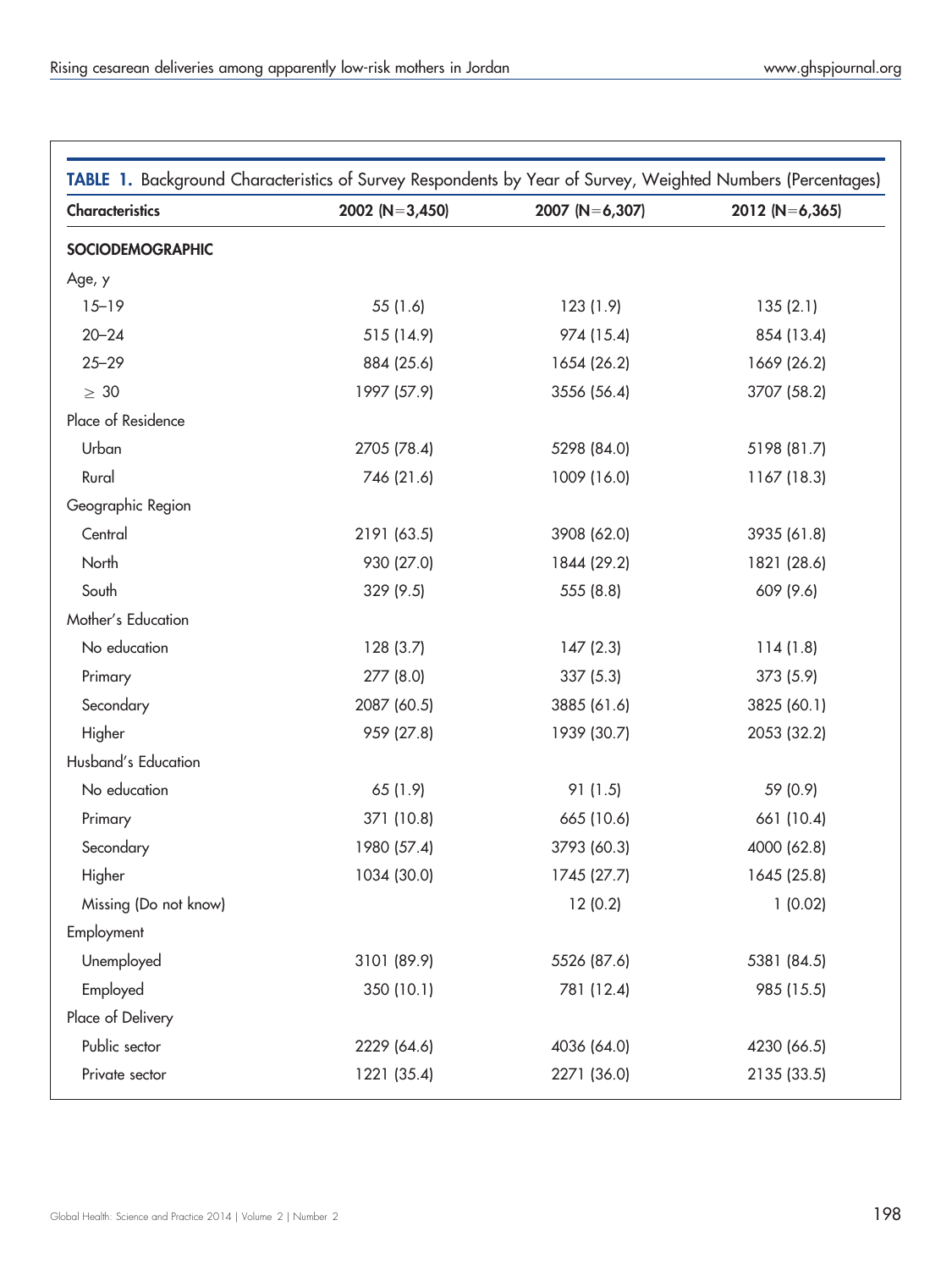| <b>Characteristics</b>                 | 2002 (N=3,450) | 2007 (N=6,307) | 2012 (N=6,365) |
|----------------------------------------|----------------|----------------|----------------|
| Wealth Index                           |                |                |                |
| Poorest                                | 786 (22.8)     | 1462 (23.2)    | 1313 (20.6)    |
| Poorer                                 | 881 (25.5)     | 1475 (23.4)    | 1365 (21.4)    |
| Middle                                 | 740 (21.4)     | 1368 (21.7)    | 1437 (22.6)    |
| Richer                                 | 594 (17.2)     | 1131 (17.9)    | 1291 (20.3)    |
| Richest                                | 450 (13.0)     | 872 (13.8)     | 960 (15.1)     |
| <b>OBSTETRIC</b>                       |                |                |                |
| Age at First Birth, y                  |                |                |                |
| $12 - 18$                              | 687 (19.9)     | 1110 (17.6)    | 917 (14.4)     |
| $19 - 24$                              | 2010 (58.3)    | 3661 (58.1)    | 3747 (58.9)    |
| $25 - 30$                              | 645 (18.7)     | 1289 (20.4)    | 1369 (21.5)    |
| > 30                                   | 107(3.1)       | 246 (3.9)      | 332 (5.2)      |
| Parity in Last 5 Years                 |                |                |                |
| 1                                      | 1881 (54.5)    | 3531 (56.0)    | 3733 (58.6)    |
| $\overline{2}$                         | 1263 (36.6)    | 2254 (35.7)    | 2182 (34.3)    |
| $\geq 3$                               | 307 (8.9)      | 522 (8.3)      | 451(7.1)       |
| Birth Weight, g                        |                |                |                |
| Normal (2500-3999)                     | 2618 (75.9)    | 4916 (77.9)    | 4907 (77.1)    |
| Low or High ( $<$ 2500 or $\geq$ 4000) | 832 (24.1)     | 1391 (22.1)    | 1458 (22.9)    |
| <b>Birth Multiplicity</b>              |                |                |                |
| Singleton birth                        | 3371 (97.7)    | 6185 (98.1)    | 6225 (97.8)    |
| Multiple birth                         | 80 (2.3)       | 123 (1.9)      | 140(2.2)       |

within each indicator for each year) ([Table 2\)](#page-5-0). The rate generally increased over time for all categories within these indicators, thus displaying similar trends ( $P > .05$  for the trend over years for these indicators). The largest increases over time were observed among mothers aged 25–29 years and  $\geq$  30 years and among mothers with primary education.

Mother's employment, parity, and age at first birth were also all significant factors in the cesarean delivery rate during each survey round, and the increases over time were also significant. In each category, the largest increases were among employed mothers (17.5 percentage point increase between 2002 and 2012), mothers with 3 or more children (23 percentage point increase), and mothers whose age at first birth was over 30 years (23 percentage point increase).

Wealth was a significant factor in the cesarean delivery rate in the 2007 and 2012 survey years. Mothers in the poor wealth categories (''poorest'' and ''poorer'') generally had lower cesarean delivery rates than those in the rich categories (''richer'' and ''richest''), but the largest increase in cesarean deliveries over time was among mothers belonging to middle-income households (15.2 percentage point increase).

During the study period, the increase in the cesarean delivery rate among the normal birth weight group was the same as that of the low/high birth weight group (about a 12 percentage point increase), but the rate increased more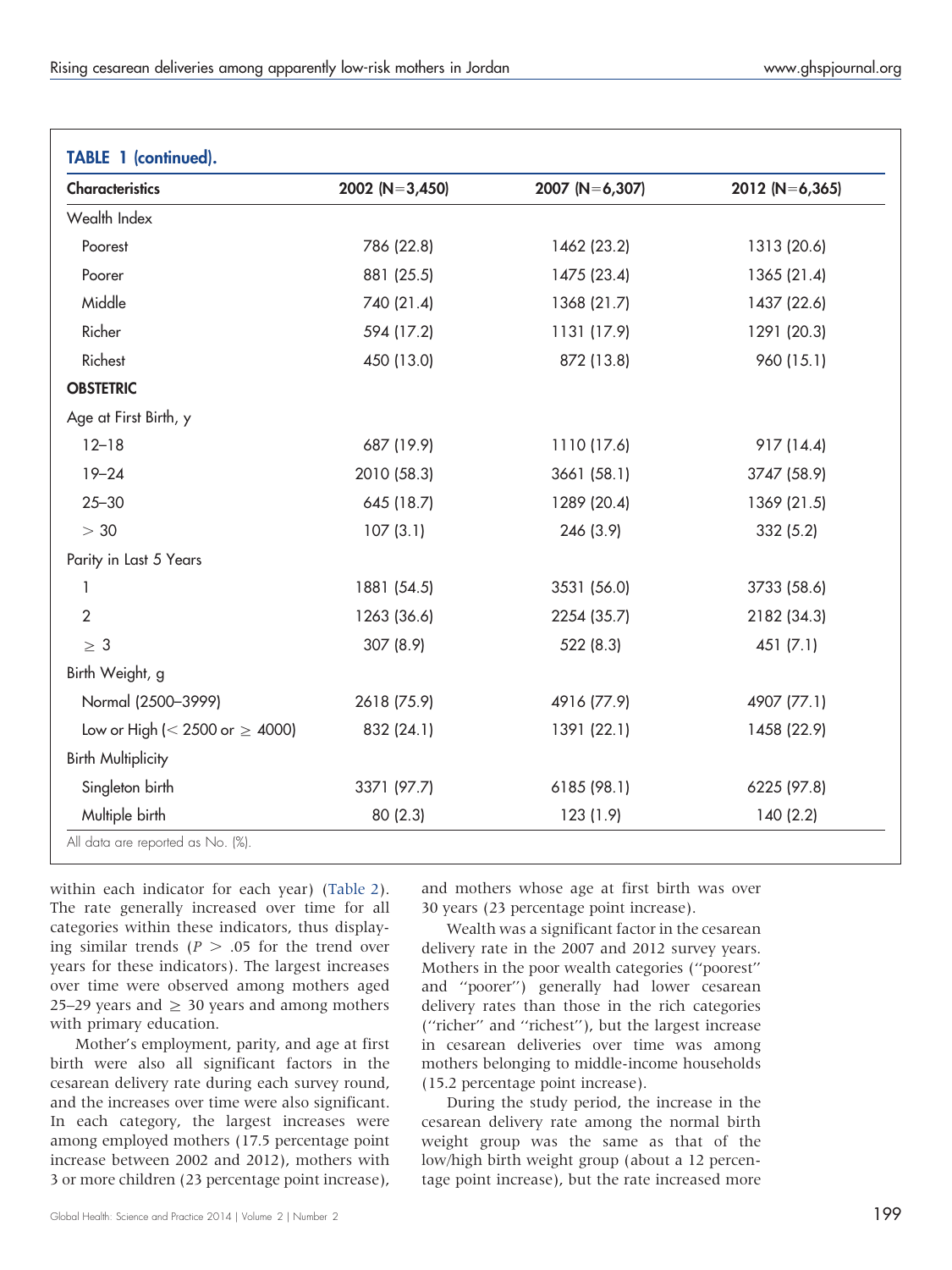<span id="page-5-0"></span>

| TABLE 2. Cesarean Delivery Rate by Year of Survey and Background Characteristics, Weighted Percentages |      | 2002    |      | 2007    |      | 2012    |                                                      |                                   |
|--------------------------------------------------------------------------------------------------------|------|---------|------|---------|------|---------|------------------------------------------------------|-----------------------------------|
| Characteristics                                                                                        | $\%$ | P Value | $\%$ | P Value | $\%$ | P Value | Percentage<br>Point<br><b>Difference<sup>a</sup></b> | P Value for<br>Trend <sup>b</sup> |
| <b>Overall Rate</b>                                                                                    | 18.2 |         | 20.1 |         | 30.3 |         |                                                      |                                   |
| Age, y                                                                                                 |      | .001    |      | < .001  |      | < .001  |                                                      | .53                               |
| $15 - 19$                                                                                              | 14.5 |         | 20.3 |         | 22.2 |         | 7.7                                                  |                                   |
| $20 - 24$                                                                                              | 14.6 |         | 11.1 |         | 25.2 |         | 10.6                                                 |                                   |
| $25 - 29$                                                                                              | 15.5 |         | 16.9 |         | 28.0 |         | 12.5                                                 |                                   |
| $\geq 30$                                                                                              | 20.5 |         | 24.0 |         | 32.8 |         | 12.3                                                 |                                   |
| Place of Residence                                                                                     |      | .33     |      | .45     |      | .12     |                                                      | .74                               |
| Urban                                                                                                  | 18.6 |         | 20.3 |         | 30.7 |         | 12.1                                                 |                                   |
| Rural                                                                                                  | 17.0 |         | 19.2 |         | 28.4 |         | 11.4                                                 |                                   |
| Geographic Region                                                                                      |      | .008    |      | .18     |      | .06     |                                                      | .37                               |
| Central                                                                                                | 19.7 |         | 20.2 |         | 31.2 |         | 11.5                                                 |                                   |
| North                                                                                                  | 15.1 |         | 19.1 |         | 28.2 |         | 13.1                                                 |                                   |
| South                                                                                                  | 17.3 |         | 22.7 |         | 30.9 |         | 13.6                                                 |                                   |
| Mother's Education                                                                                     |      | .01     |      | .001    |      | < .001  |                                                      | .75                               |
| No education                                                                                           | 22.0 |         | 24.5 |         | 23.5 |         | 1.5                                                  |                                   |
| Primary                                                                                                | 23.1 |         | 24.9 |         | 40.2 |         | 17.1                                                 |                                   |
| Secondary                                                                                              | 16.6 |         | 18.6 |         | 29.0 |         | 12.4                                                 |                                   |
| Higher                                                                                                 | 19.9 |         | 22.0 |         | 31.3 |         | 11.4                                                 |                                   |
| Partner's Education                                                                                    |      | .13     |      | .44     |      | < .001  |                                                      | .48                               |
| No education                                                                                           | 23.1 |         | 20.7 |         | 28.8 |         | 5.7                                                  |                                   |
| Primary                                                                                                | 16.9 |         | 21.5 |         | 33.0 |         | 16.1                                                 |                                   |
| Secondary                                                                                              | 17.3 |         | 19.4 |         | 28.1 |         | 10.8                                                 |                                   |
| Higher                                                                                                 | 20.3 |         | 20.9 |         | 34.6 |         | 14.3                                                 |                                   |
| Employment                                                                                             |      | .02     |      | < .001  |      | < .001  |                                                      | $.02\,$                           |
| Unemployed                                                                                             | 17.7 |         | 19.4 |         | 28.5 |         | 10.8                                                 |                                   |
| Employed                                                                                               | 22.6 |         | 24.8 |         | 40.1 |         | 17.5                                                 |                                   |
| Place of Delivery                                                                                      |      | .004    |      | .005    |      | .02     |                                                      | .53                               |
| Public sector                                                                                          | 16.8 |         | 19.0 |         | 29.4 |         | 12.6                                                 |                                   |
| Private sector                                                                                         | 20.8 |         | 22.0 |         | 32.2 |         | 11.4                                                 |                                   |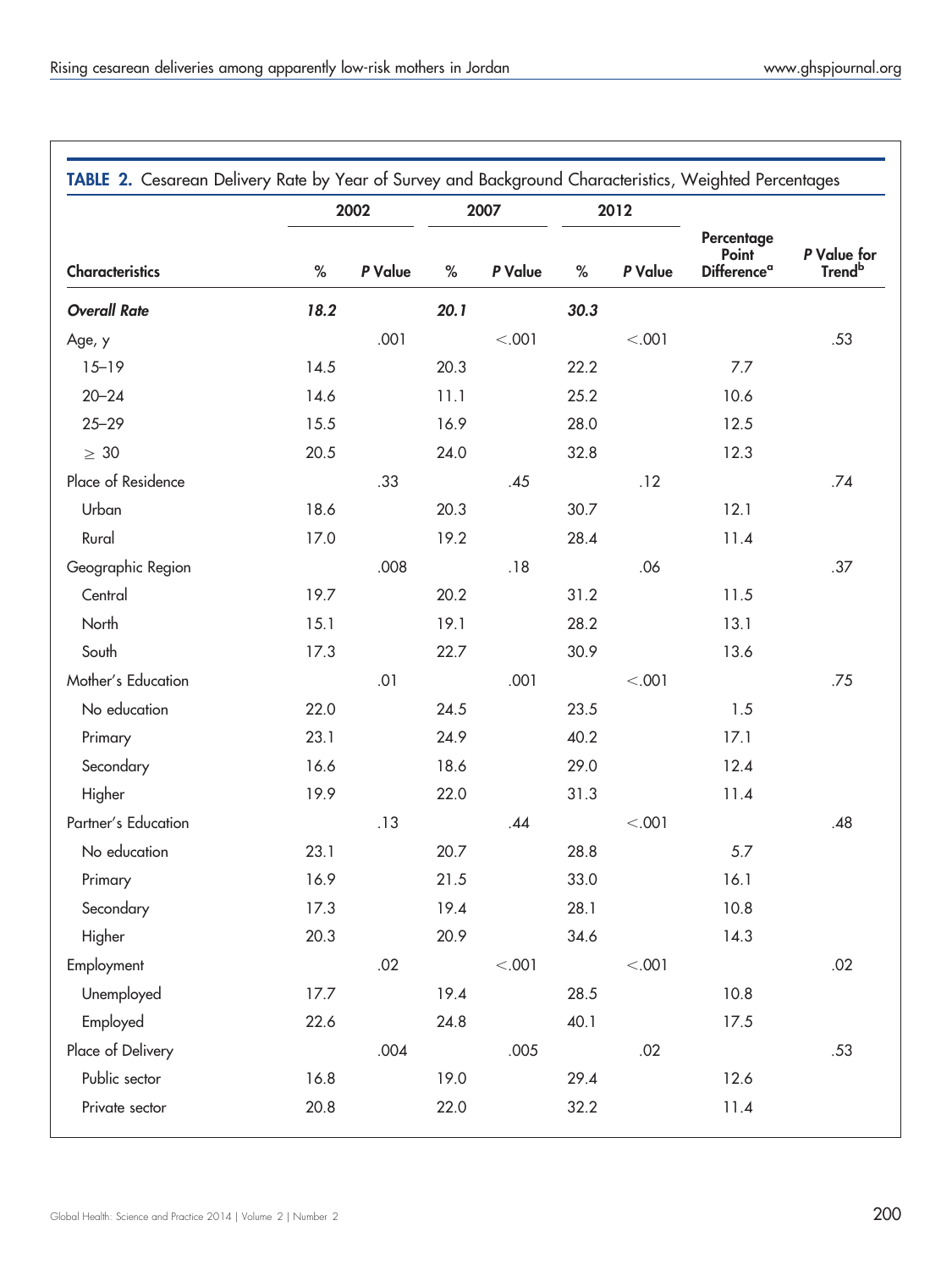| <b>TABLE 2 (continued).</b>      |      |         |      |         |      |         |                                                       |                                   |
|----------------------------------|------|---------|------|---------|------|---------|-------------------------------------------------------|-----------------------------------|
|                                  |      | 2002    |      | 2007    |      | 2012    |                                                       |                                   |
| <b>Characteristics</b>           | $\%$ | P Value | $\%$ | P Value | $\%$ | P Value | Percentage<br>Point<br><b>Difference</b> <sup>a</sup> | P Value for<br>Trend <sup>b</sup> |
| Wealth Index                     |      | .18     |      | < .001  |      | < .001  |                                                       | .47                               |
| Poorest                          | 17.4 |         | 17.0 |         | 28.8 |         | 11.4                                                  |                                   |
| Poorer                           | 16.3 |         | 17.1 |         | 25.4 |         | 9.1                                                   |                                   |
| Middle                           | 18.1 |         | 19.2 |         | 33.3 |         | 15.2                                                  |                                   |
| Richer                           | 20.0 |         | 24.0 |         | 31.0 |         | 11.0                                                  |                                   |
| Richest                          | 21.1 |         | 26.5 |         | 34.0 |         | 12.9                                                  |                                   |
| Parity in Last 5 Years           |      | < .001  |      | .02     |      | .01     |                                                       | .01                               |
| $\mathbf{1}$                     | 20.1 |         | 21.3 |         | 30.0 |         | 9.9                                                   |                                   |
| $\boldsymbol{2}$                 | 14.8 |         | 18.5 |         | 29.5 |         | 14.7                                                  |                                   |
| $\geq 3$                         | 20.6 |         | 18.4 |         | 36.6 |         | 16.0                                                  |                                   |
| Age at First Birth, y            |      | < .001  |      | < .001  |      | < .001  |                                                       | < .001                            |
| $12 - 18$                        | 16.9 |         | 16.8 |         | 24.3 |         | 7.4                                                   |                                   |
| $19 - 24$                        | 16.7 |         | 17.0 |         | 27.0 |         | 10.3                                                  |                                   |
| $25 - 30$                        | 20.3 |         | 28.2 |         | 34.5 |         | 14.2                                                  |                                   |
| > 30                             | 43.9 |         | 38.5 |         | 66.9 |         | 23.0                                                  |                                   |
| Birth Weight, g                  |      | < .001  |      | < .001  |      | < .001  |                                                       | .85                               |
| Normal (2500-3999)               | 16.3 |         | 18.1 |         | 28.4 |         | 12.1                                                  |                                   |
| Low/High (< 2500 or $\geq$ 4000) | 24.2 |         | 27.1 |         | 36.6 |         | 12.4                                                  |                                   |
| <b>Birth Multiplicity</b>        |      | < .001  |      | < .001  |      | < .001  |                                                       | < .001                            |
| Singleton birth                  | 17.3 |         | 19.3 |         | 29.5 |         | 12.2                                                  |                                   |
| Multiple birth                   | 60.0 |         | 59.3 |         | 65.7 |         | $5.7$                                                 |                                   |

<sup>a</sup> Percentage point difference between 2002 and 2012.

b P value for the trend was obtained from logistic regression models by using outcome and explanatory variables as continuous variables and including interaction terms between survey year and each tested explanatory variable for the years 2002 and 2012.

among singleton than among multiple births (12.2 percentage points vs. 5.7 percentage points, respectively;  $P< .001$ ) [\(Table 2](#page-5-0)).

## Trends in the Cesarean Delivery Rate Stratified by Place of Delivery, Birth Weight, and Birth Multiplicity

Place of delivery, birth weight, and birth multiplicity were significantly associated with cesarean delivery in the crude analysis and retained their statistical significance after adjustment for all covariates ([Table 3](#page-7-0)). Multivariate models from the 3 combined datasets showed that the cesarean delivery rate increased significantly over time, by 13% between 2002 and 2007, and rate in Jordan by 90% between 2002 and 2012 ( $P < .001$ ).

Between 2002 and 2012, stratification showed that the cesarean delivery rate increased by 99% in public hospitals vs. 70% in private hospitals; the **infants vs. 73%** rate increased by 93% among the normal birth **among low/high** weight group vs. 73% among the low/high birth **birth weight** weight group. During the same period, the cesarean **infants.** 

Over the past decade, the cesarean delivery increased by 93% among normal birth weight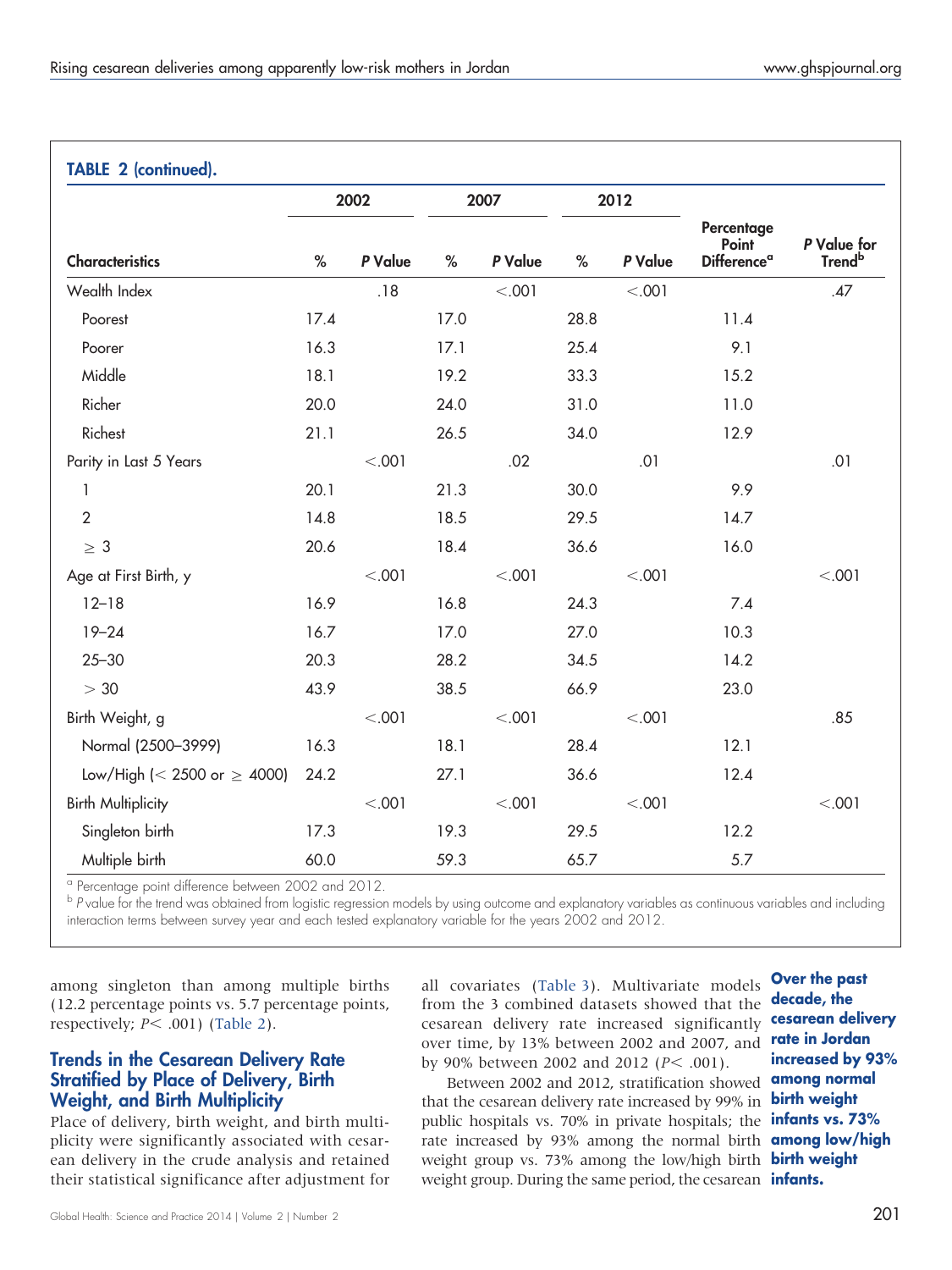<span id="page-7-0"></span>

|                 | No. (%)     | OR (95% CI)                       | aOR (95% CI)                          |
|-----------------|-------------|-----------------------------------|---------------------------------------|
|                 |             | <b>Among All Mothers</b>          |                                       |
| 2002            | 629 (18.2)  | 1.00                              | 1.00                                  |
| 2007            | 1267 (20.1) | $1.13(1.01 - 1.25)^{*}$           | $1.13(1.01 - 1.26)^{*}$               |
| 2012            | 1929 (30.3) | $1.95$ (1.76-2.16) <sup>***</sup> | $1.90$ $(1.71 - 2.11)$ ***            |
|                 |             | <b>By Place of Delivery</b>       |                                       |
| Public Sector   |             |                                   |                                       |
| 2002            | 375 (16.8)  | 1.00                              | 1.00                                  |
| 2007            | 768 (19.0)  | $1.16$ (1.01-1.33) <sup>*</sup>   | $1.15(1.00 - 1.33)^{*}$               |
| 2012            | 1242 (29.4) | $2.05$ (1.80-2.34) <sup>***</sup> | $1.99$ (1.74-2.28) <sup>***</sup>     |
| Private Sector  |             |                                   |                                       |
| 2002            | 254 (20.8)  | 1.00                              | 1.00                                  |
| 2007            | 499 (22.0)  | $1.07$ (0.90-1.27)                | 1.06 (0.88-1.26)                      |
| 2012            | 687 (32.2)  | $1.80$ (1.53-2.12) <sup>***</sup> | $1.70$ (1.43-2.02) <sup>***</sup>     |
|                 |             | <b>By Birth Weight</b>            |                                       |
| Normal          |             |                                   |                                       |
| 2002            | 428 (16.3)  | 1.00                              | 1.00                                  |
| 2007            | 890 (18.1)  | 1.13 (0.99-1.28)                  | $1.11(0.98 - 1.26)$                   |
| 2012            | 1395 (28.4) | $2.03$ (1.80-2.29) <sup>***</sup> | $1.93$ (1.71-2.19) <sup>***</sup>     |
| Low/High        |             |                                   |                                       |
| 2002            | 201 (24.2)  | 1.00                              | 1.00                                  |
| 2007            | 377(27.1)   | $1.17(0.96 - 1.42)$               | $1.13(0.93 - 1.39)$                   |
| 2012            | 534 (36.6)  | 1.81 $(1.50-2.20)$ ***            | $1.73$ $(1.42 - 2.10)$ <sup>***</sup> |
|                 |             | <b>By Birth Multiplicity</b>      |                                       |
| Singleton Birth |             |                                   |                                       |
| 2002            | 582 (17.3)  | 1.00                              | 1.00                                  |
| 2007            | 1194 (19.3) | $1.15(1.03 - 1.28)^{*}$           | $1.14(1.02 - 1.27)^{*}$               |
| 2012            | 1838 (29.5) | $2.01$ (1.81-2.23) <sup>***</sup> | $1.92$ (1.72-2.13)***                 |
| Multiple Birth  |             |                                   |                                       |
| 2002            | 48 (60.0)   | 1.00                              | 1.00                                  |
| 2007            | 73 (589.3)  | $0.99$ (0.55-1.75)                | $0.98$ (0.49-1.95)                    |
| 2012            | 92 (65.7)   | 1.28 (0.72-2.26)                  | 1.29 (0.64-2.58)                      |

Abbreviations: aOR, adjusted odds ratio (for all covariates under analysis); CI, confidence interval; OR, odds ratio.

P value for the trend was obtained by entering the survey year as a continuous variable.<br>\*P< .05; \*\*\* P< .001.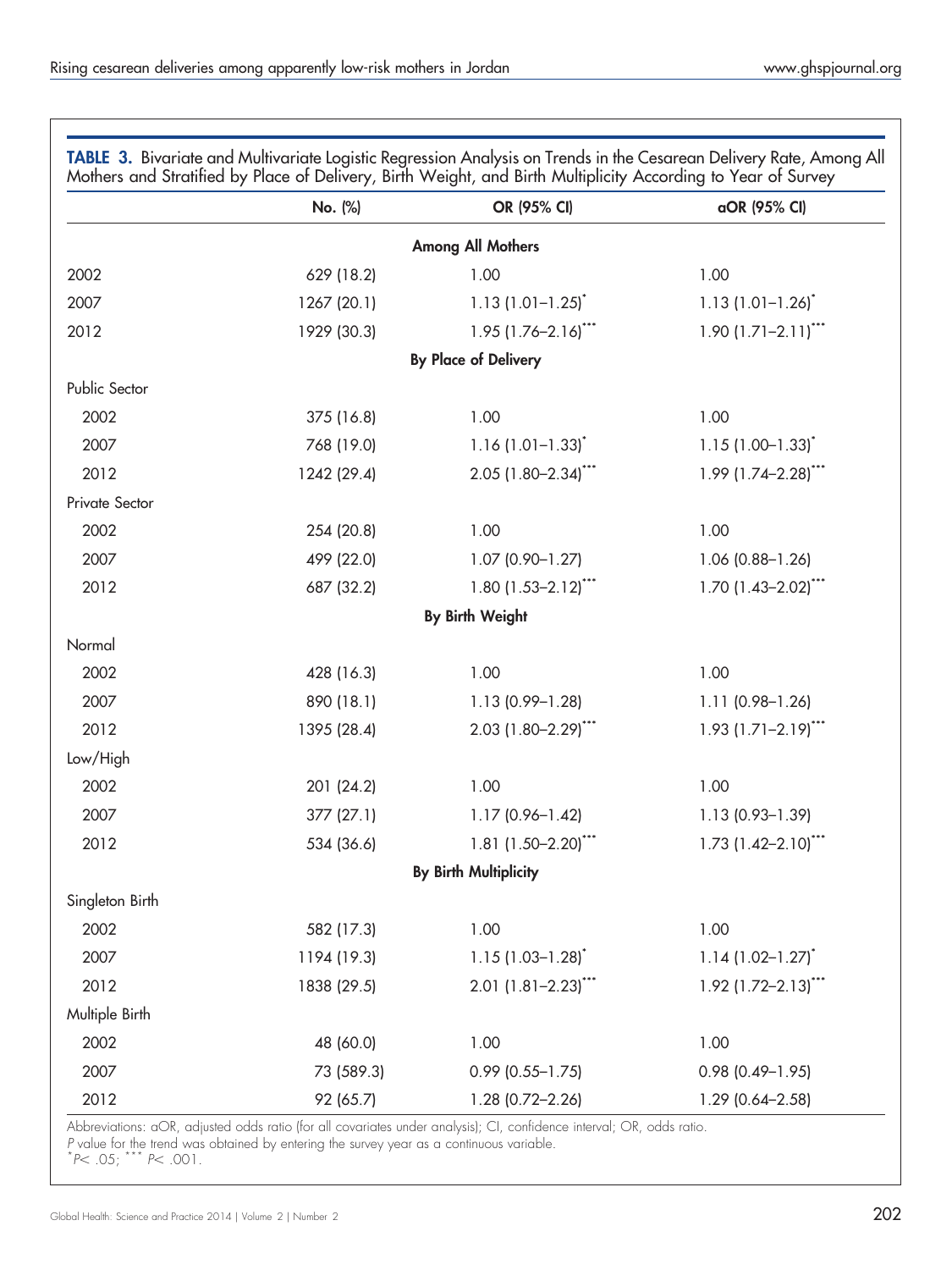delivery rate increased significantly by 92% among singleton births ( $P$ < .001), whereas it increased by only 29% among multiple births  $(P=.43)$ .

Table 4 shows trends in cesarean deliveries among all subjects stratified by birth weight and birth multiplicity according to place of delivery. The cesarean delivery rate for mothers of normal birth weight babies in public hospitals was 2.06 times higher in 2012 than in 2002, and in private hospitals, 1.71 times higher. Similarly, the cesarean delivery rate for singleton births in public hospitals was 2.0 times higher in 2012 than in 2002, and in private hospitals, 1.76 times higher. Mothers who delivered multiple births in public hospitals were 3 times more likely to undergo cesarean delivery in 2012 than in 2002. In contrast, in private hospitals, the rate declined by 92% over time (aOR=0.08; **The cesarean**  $P = .03$ ).

Between 2002 and 2012, the cesarean delivery **universify** rate rose sharply in UTHs by 22.4 percentage **teaching hospitals** points compared with increases of 11.4 and **was more than** 11.9 percentage points in private and government 2 times higher hospitals, respectively ([Table 5\)](#page-9-0). Overall, the **than in private or** cesarean delivery rate in UTHs was 2.29 times government higher than in private hospitals (P< .001) hospitals.

delivery rate in

|                 |             | <b>Public Hospitals</b>           | <b>Private Hospitals</b> |                                       |  |
|-----------------|-------------|-----------------------------------|--------------------------|---------------------------------------|--|
|                 |             | $(N=10,496)$                      |                          | $(N=5,627)$                           |  |
|                 | No. (%)     | aOR (95% CI)                      | No. (%)                  | aOR (95% CI)                          |  |
|                 |             | <b>By Birth Weight</b>            |                          |                                       |  |
| Normal          |             |                                   |                          |                                       |  |
| 2002            | 247 (14.8)  | 1.00                              | 181 (19.1)               | 1.00                                  |  |
| 2007            | 525 (17.0)  | 1.17 (0.99-1.39)                  | 365 (19.9)               | $1.00$ (0.82-1.23)                    |  |
| 2012            | 877 (27.4)  | 2.06 (1.76-2.42)***               | 519 (30.4)               | $1.71$ $(1.41 - 2.09)$ <sup>***</sup> |  |
| Low/High        |             |                                   |                          |                                       |  |
| 2002            | 128 (22.9)  | 1.00                              | 73 (26.7)                | 1.00                                  |  |
| 2007            | 242 (25.3)  | $1.12$ (0.87-1.45)                | 135 (31.0)               | $1.22$ (0.85-1.75)                    |  |
| 2012            | 366 (35.6)  | $1.87$ (1.46-2.38) <sup>***</sup> | 168 (39.1)               | $1.66$ (1.16-2.38) <sup>**</sup>      |  |
|                 |             | <b>By Birth Multiplicity</b>      |                          |                                       |  |
| Singleton Birth |             |                                   |                          |                                       |  |
| 2002            | 347 (16.0)  | 1.00                              | 234 (19.6)               | 1.00                                  |  |
| 2007            | 718 (18.2)  | 1.15 (0.99-1.33)                  | 476 (21.3)               | 1.08 (0.90-1.29)                      |  |
| 2012            | 1171 (28.3) | 2.00 (1.74-2.29)***               | 667 (31.8)               | $1.76$ (1.47-2.09) <sup>***</sup>     |  |
| Multiple Birth  |             |                                   |                          |                                       |  |
| 2002            | 28 (50.9)   | 1.00                              | 20 (80.0)                | 1.00                                  |  |
| 2007            | 49 (60.5)   | $1.85(0.78 - 4.35)$               | 23(56.1)                 | $0.32$ (0.05-2.09)                    |  |
| 2012            | 72 (72.0)   | $3.05$ $(1.27 - 7.33)^{*}$        | 20 (50.0)                | $0.08$ (0.01-0.78) <sup>*</sup>       |  |

Abbreviations: aOR, adjusted odds ratio (for all covariates under analysis); CI, confidence interval.

P value for the trend was obtained by entering the survey year as a continuous variable.

 $*P< .05;$   $*$  P  $< .01;$   $*$   $*$  P  $< .001.$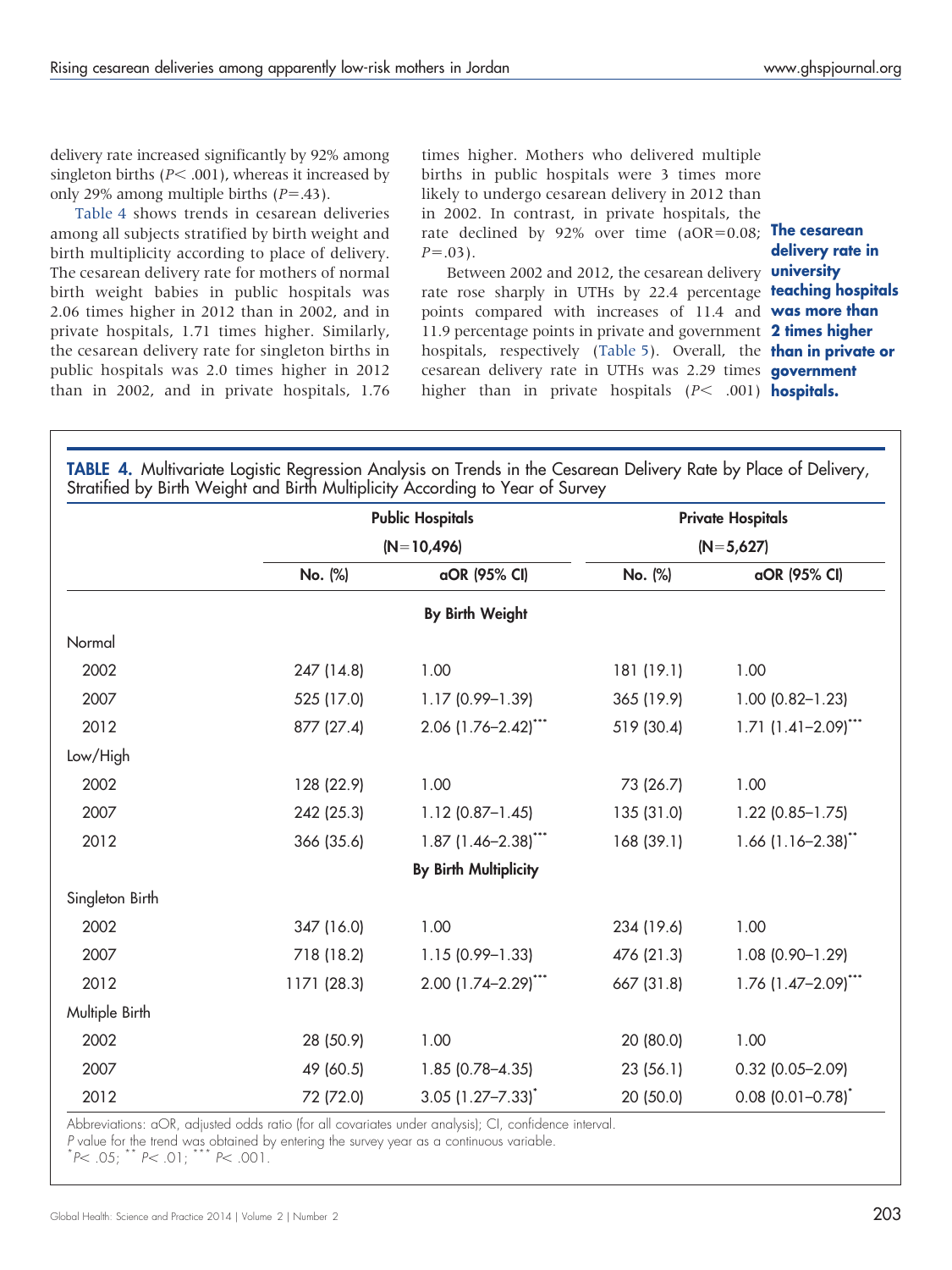<span id="page-9-0"></span>

|                                  |               | 2002                     |                            | 2007                                                         |       | 2012                                |      | All Years Combined    |
|----------------------------------|---------------|--------------------------|----------------------------|--------------------------------------------------------------|-------|-------------------------------------|------|-----------------------|
|                                  | ಸ             | 95% CI)<br>aOR (         | ಸ                          | aOR (95% CI)                                                 | ಸ     | aOR (95% CI)                        | ಸ    | aOR (95% CI)          |
|                                  |               |                          |                            | All Mothers                                                  |       |                                     |      |                       |
| Private                          | 20.8          | 0.00                     | 22.0                       | 00.1                                                         | 32.2  | 0.00                                | 25.6 | 0.00                  |
| Government (public) <sup>a</sup> | 16.6          | 69-1.07)<br>0.86(0.      | 18.1                       | $0.87$ $(0.75 - 1.02)$                                       | 28.5  | 0.91 (0.79-1.04)                    | 21.9 | $0.90(0.83 - 0.99)^*$ |
| UTH (public)                     | 26.7          | $57 - 2.05$<br>1.08(0.1) | 50.0                       | $4.24$ $(2.85 - 6.29)$ ***                                   | 49.1  | $1.69$ (1.21-2.33) <sup>**</sup>    | 45.6 | 2.29 (1.82-2.88)***   |
|                                  |               |                          |                            | Mothers Delivering in Public Hospitals (N=10,494)            |       |                                     |      |                       |
| Government                       | 16.6          | $\overline{0}$           | $\frac{18.1}{\frac{1}{2}}$ | 1.00                                                         | 28.5  | 1.00                                | 21.9 | 0.00                  |
| 青                                | 26.7          | 63-2.27)<br>1.19(0.      | 50.0                       | $4.20$ $(2.80 - 6.28)$ ***                                   | 49.1  | $1.69$ $(1.21 - 2.37)$              | 45.6 | 2.31 [1.83-2.92]***   |
|                                  |               |                          |                            | Mothers Delivering in Public Hospitals By Birth Weight       |       |                                     |      |                       |
| Normal Birth Weight              |               |                          |                            |                                                              |       |                                     |      |                       |
| Government                       | 14.5          | $\overline{0}$           | 16.2                       | 1.00                                                         | 26.5  | 0.00                                | 19.9 | 0.00                  |
| 舌                                | 23.9          | $55 - 2.55$<br>1.18(0.   | 44.1                       | $3.44$ (2.22-5.33) <sup>***</sup>                            | 47.1  | $1.55$ $(1.06 - 2.27)$ <sup>*</sup> | 42.2 | $2.15(1.65 - 2.80)$   |
| Low/High Birth Weight            |               |                          |                            |                                                              |       |                                     |      |                       |
| Government                       | 22.5          | 0.00                     | 24.2                       | 0.00                                                         | 34.7  | 0.00                                | 28.1 | 0.00                  |
| $\overline{5}$                   | 35.7          | $35 - 4.41$<br>1.24(0.   | 83.3                       | $27.50$ (6.54-115.5) <sup>***</sup>                          | 57.1  | $2.30$ $(1.08 - 4.88)$              | 60.6 | $3.13(1.82 - 5.37)$   |
|                                  |               |                          |                            | Mothers Delivering in Public Hospitals By Birth Multiplicity |       |                                     |      |                       |
| Singleton Birth                  |               |                          |                            |                                                              |       |                                     |      |                       |
| Government                       | 15.7          | $\overline{0}$           | 17.2                       | 0.00                                                         | 27.6  | 0.00                                | 21.0 | 0.00                  |
| 舌<br>                            | 29.6          | $91 - 3.29$<br>1.73(0.1) | 48.7                       | 4.06 (2.70-6.08)***                                          | 46.7  | $1.62$ (1.15-2.28) <sup>**</sup>    | 44.7 | 2.39 [1.88-3.02]***   |
| Multiple Birth                   |               |                          |                            |                                                              |       |                                     |      |                       |
| Government                       | 57.1          | 0.00                     | 59.5                       | 0.00                                                         | 69.2  | 0.00                                | 63.0 | 1.00                  |
| $\bar{5}$                        | $\frac{0}{0}$ | $\frac{1}{2}$            | 100.0                      | $\frac{4}{2}$                                                | 100.0 | $\frac{1}{2}$                       | 64.7 | $1.02(0.31 - 3.38)$   |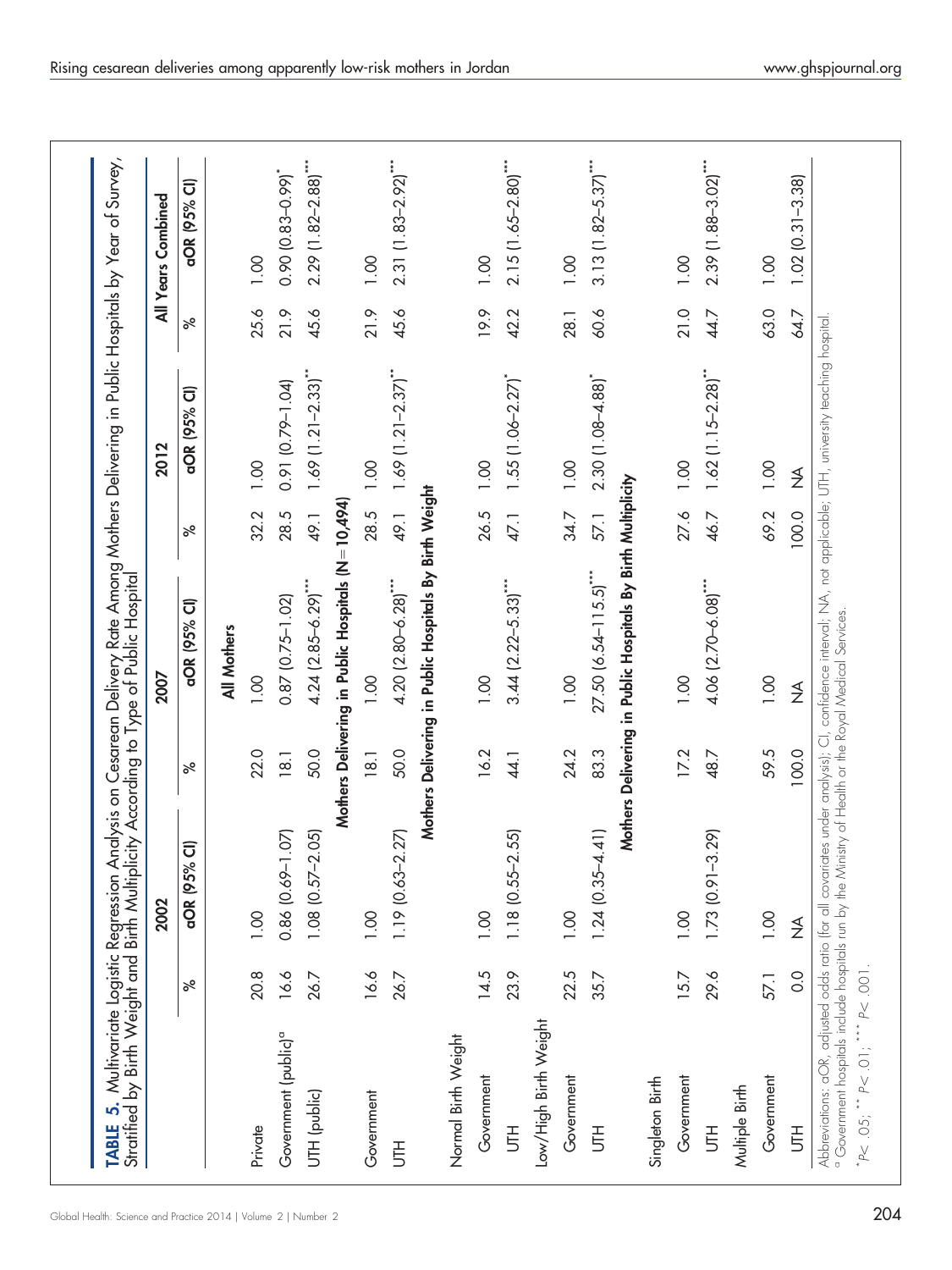and 2.31 times higher than in government hospitals  $(P< .001)$ . Moreover, the odds of performing cesarean deliveries for low-risk groups—mothers of normal birth weight babies (aOR=2.15, 95%  $CI=1.65-2.80$ ) and singletons (aOR=2.39, 95%)  $CI=1.88-3.02$ )—was higher in UTHs than in governmental hospitals, whereas there was no significant difference in the cesarean delivery rate for multiple births between these hospital types.

[Table 6](#page-11-0) shows logistic regression analysis on the cesarean delivery rate after combining the 3 datasets. Employed mothers were significantly more likely than unemployed mothers to undergo cesarean delivery (aOR=1.34, 95% CI=1.19-1.51;  $P<$  .001). The odds of undergoing cesarean delivery increased linearly and significantly with increasing wealth and mother's age at first birth. Mothers with only 1 child had higher likelihood of cesarean delivery compared with those with 2 or  $\geq$  3 children. Low/high birth weight infants also were more likely to have undergone cesareans. However, the strongest predictor that was associated with cesarean delivery was multiple births  $(aOR=5.60, 95\% CI=4.20-7.09; P< .001).$ 

## **DISCUSSION**

This study shows that in Jordan the cesarean delivery rate has increased steadily over the past decade by two-thirds, from 18% in 2002 to 30% in 2012, and was double the maximum population-based rate of 15% recommended by WHO.<sup>10</sup> In Jordan, 99% of deliveries occur in hospitals<sup>14</sup>; thus, the cesarean delivery rates reported in the JPHFS (on which this study is based) reflect population-level rates since virtually all deliveries occur in facilities.

A similar study analyzing nationally representative population survey data from Jordan between 1990 and 2002 reported that the cesarean delivery rate was 8.5% in 1990 and 12.9% in 1997.<sup>12</sup> In the current study, the 2012 cesarean delivery rate of 30.3% is 3.6 times higher than the 1990 rate of  $8.5\%$ .<sup>12</sup> This increase is in line with consistent global increases in the cesarean delivery rate. $^{21}$  Some of the increase may be justified, for example, due to better access to maternal health services<sup>12</sup> and delayed age at marriage resulting in advanced age at birth, which may be associated with adverse pregnancy outcomes.<sup>22,23</sup> However, the sizeable increases suggest that many cesarean deliveries might occur without any, or on questionable, medical indications.

Globally there has been an increase in demand for elective cesarean delivery. An estimated 4% to 18% of all cesarean deliveries worldwide are requested by mothers.<sup>24</sup> In this study, from 2002 to 2012, the cesarean delivery rate in births that were likely low risk increased significantly over time after controlling for potentially confounding factors—among normal birth weight infants by 93% and among singletons by 92%.

After combining all 3 datasets and adjusting for all variables under analysis, the findings revealed that, on average, mothers who were employed had higher odds of cesarean delivery than unemployed mothers, and the cesarean delivery rate increased linearly with increasing wealth—both indicators of better economic status. This is consistent with findings from a study in Nepal.<sup>20</sup> Mothers with higher economic status have a better chance of affording the expense of such a surgical procedure.

Cesarean deliveries increased among both public and private hospitals in Jordan but more substantially in public hospitals, and particularly at UTHs. The high rate of cesareans in UTHs was associated with higher cesarean delivery rates among apparently low-risk groups (singletons, normal birth weight infants) than among highrisk groups (multiples, low/high birth weight infants). Researchers have expected cesarean **The current** deliveries to increase particularly among the cesarean delivery private sector in Jordan over time and have rate of 30% in speculated that the gap between public- and **Jordan is double** private-sector cesarean delivery rates may be the threshold that growing.<sup>12</sup> However, in this study, the gap **WHO considers** narrowed from a 4.0 percentage point difference  $(P=.004)$  in 2002 to 2.8 percentage points  $(P=.02)$  in 2012 [\(Table 2](#page-5-0)). The overall trend in cesarean deliveries between public and private hospitals from 2002 to 2012 was not significant  $(P=.53)$ . This new finding differs from what was previously reported in Jordan.<sup>12</sup>

In Jordan, there are 2 UTHs: the UTH of the University of Jordan and the King Abdullah University Hospital (KAUH) of the Jordan University of Science and Technology. A number of factors could potentially explain the higher rate of cesarean deliveries in UTHs in Jordan. First, the KAUH, which is the largest UTH, opened to the public in November 2002 and dramatically increased access to advanced medical procedures, including cesarean deliveries, for a large segment of the Jordanian population, specifically for those living in rural areas. In addition, the government initiated a health reform agenda in 2005, which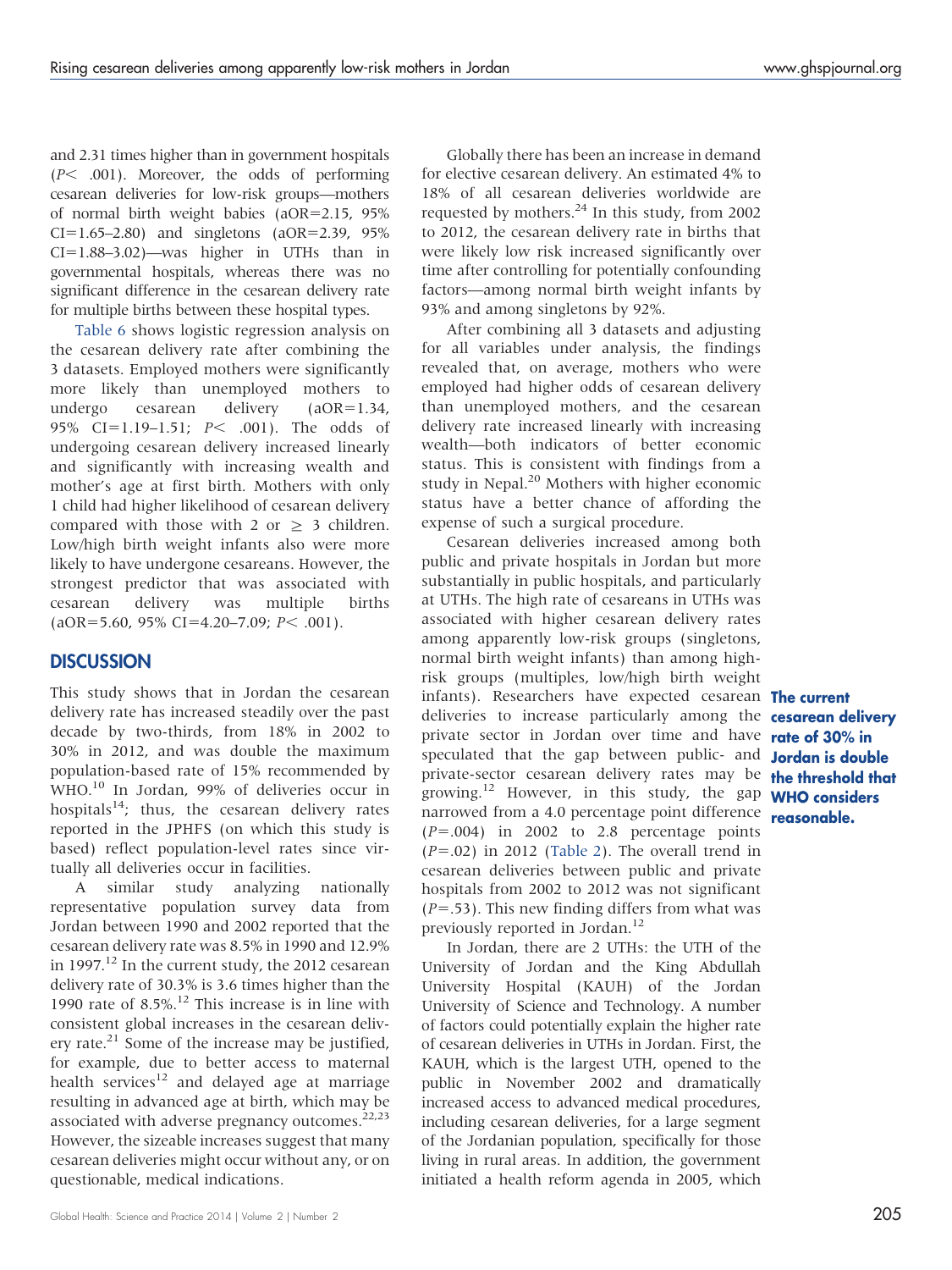|                     | OR (95% CI)                        | aOR (95% CI)                      |
|---------------------|------------------------------------|-----------------------------------|
| Age, y              |                                    |                                   |
| $15 - 19$           | 1.00                               | 1.00                              |
| $20 - 24$           | $0.85(0.63 - 1.14)$                | $0.82$ (0.60-1.12)                |
| $25 - 29$           | $1.01$ (0.80-1.42)                 | $0.97$ $(0.72 - 1.31)$            |
| $\geq 30$           | $1.47$ $(1.11-1.94)$ <sup>**</sup> | $1.05(0.78 - 1.41)$               |
| Place of Residence  |                                    |                                   |
| Urban               | 1.00                               | 1.00                              |
| Rural               | $0.90$ (0.82-0.99) <sup>*</sup>    | $0.96$ (0.86-1.07)                |
| Geographic Region   |                                    |                                   |
| Central             | 1.00                               | 1.00                              |
| North               | $0.87$ (0.80-0.94) <sup>**</sup>   | $0.91$ (0.83-0.99) <sup>*</sup>   |
| South               | $1.02$ (0. 90-1.16)                | $1.03(0.99 - 1.18)$               |
| Mother's Education  |                                    |                                   |
| No education        | 1.00                               | 1.00                              |
| Primary             | 1.41 $(1.08 - 1.85)^*$             | $1.33$ (1.00-1.78) <sup>*</sup>   |
| Secondary           | $1.01$ (0.80-1.29)                 | $0.96$ (0.73-1.25)                |
| Higher              | $1.11$ (0.87-1.42)                 | $0.79$ (0.60-1.06)                |
| Husband's Education |                                    |                                   |
| No education        | 1.00                               | 1.00                              |
| Primary             | 1.14 (0.82-1.59)                   | $1.21$ (0.84-1.73)                |
| Secondary           | $1.02$ (0.74-1.39)                 | $1.16(0.81 - 1.65)$               |
| Higher              | $1.22$ (0.89-1.68)                 | $1.17(0.81 - 1.68)$               |
| Employment          |                                    |                                   |
| Unemployed          | 1.00                               | 1.00                              |
| Employed            | $1.58$ (1.43-1.75) <sup>***</sup>  | $1.34$ (1.19-1.51) <sup>***</sup> |
| Place of Delivery   |                                    |                                   |
| Public sector       | 1.00                               | 1.00                              |
| Private sector      | $1.17(1.08-1.26)$                  | $1.04(0.95 - 1.14)$               |

<span id="page-11-0"></span>TABLE 6. Logistic Regression Analysis on Cesarean Delivery Rate by Background Characteristics, Among All Mothers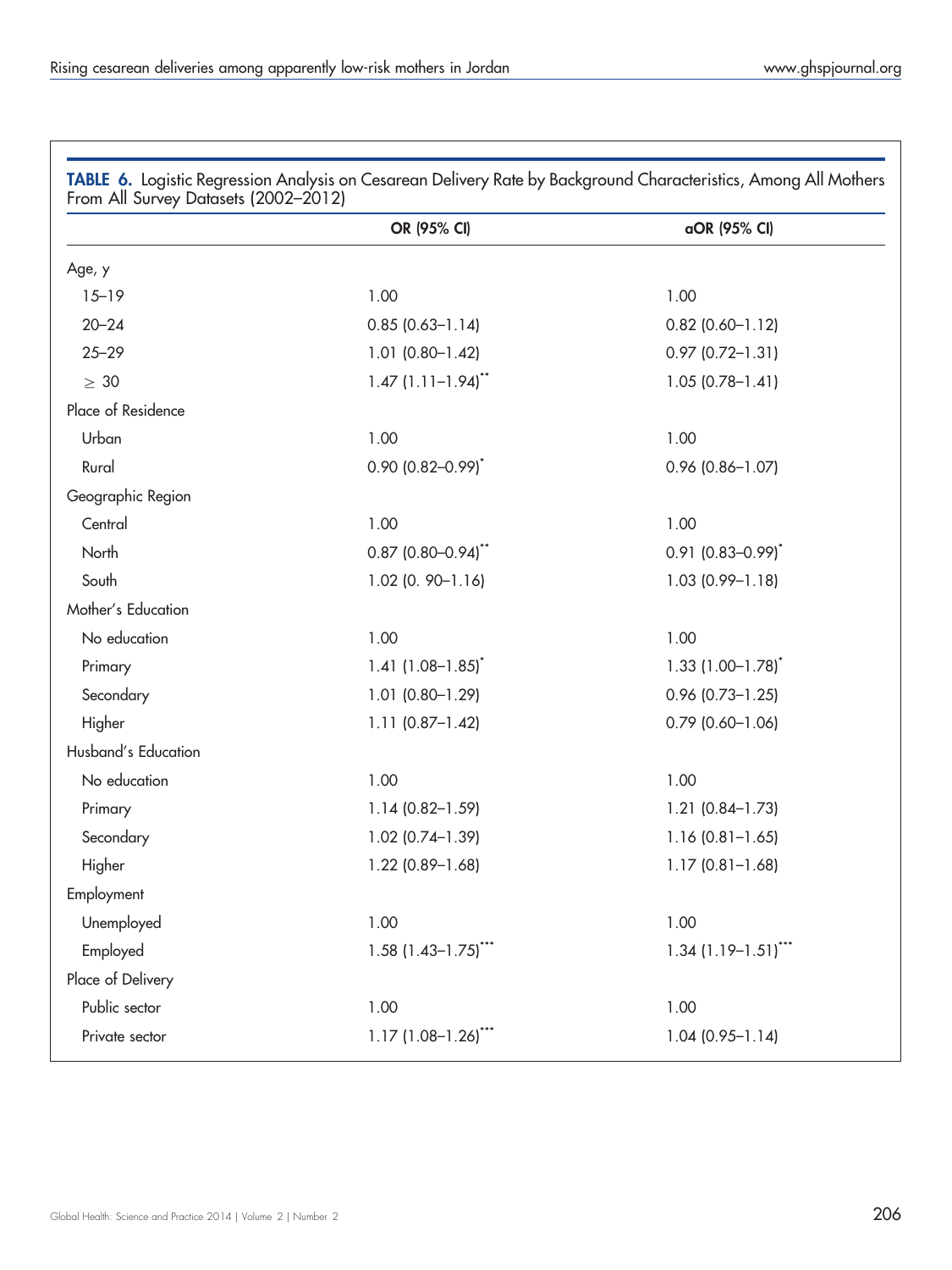| TABLE 6 (continued).             |                                   |                                   |
|----------------------------------|-----------------------------------|-----------------------------------|
|                                  | OR (95% CI)                       | aOR (95% CI)                      |
| Wealth Index                     |                                   |                                   |
| Poorest                          | 1.00                              | 1.00                              |
| Poorer                           | $0.94$ (0.84-1.05)                | $0.94(0.84 - 1.06)$               |
| Middle                           | $1.20$ (1.07-1.34) <sup>***</sup> | $1.27$ (1.13-1.43) <sup>***</sup> |
| Richer                           | $1.30$ (1.16-1.45) <sup>***</sup> | $1.32$ (1.16-1.51) <sup>***</sup> |
| Richest                          | $1.47$ (1.30-1.65) <sup>***</sup> | $1.39$ (1.20-1.62)***             |
| Parity in Last 5 years           |                                   |                                   |
| 1                                | 1.00                              | 1.00                              |
| $\overline{2}$                   | $0.86$ (0.79-0.93) <sup>***</sup> | $0.81$ (0.75-0.88) <sup>***</sup> |
| $\geq 3$                         | $1.04(0.90 - 1.18)$               | $0.82$ (0.70-0.95) <sup>*</sup>   |
| Age at First Birth, y            |                                   |                                   |
| $12 - 18$                        | 1.00                              | 1.00                              |
| $19 - 24$                        | 1.10 (0.98-1.22)                  | $1.14(1.02 - 1.28)^{*}$           |
| $25 - 30$                        | $1.72$ (1.52-1.94) <sup>***</sup> | $1.75$ $(1.52 - 2.01)$ ***        |
| > 30                             | 4.69 (3.93-5.61)"**               | 4.58 $(3.77 - 5.55)$ ***          |
| Birth Weight, g                  |                                   |                                   |
| Normal (2500-3999)               | 1.00                              | 1.00                              |
| Low/High (< 2500 or $\geq$ 4000) | $1.55$ (1.43-1.68)***             | $1.53$ $(1.40-1.66)$ ***          |
| <b>Birth Multiplicity</b>        |                                   |                                   |
| Singleton birth                  | 1.00                              | 1.00                              |
| Multiple birth                   | $5.47$ (4.38-6.82) <sup>***</sup> | 5.60 (4.20-7.09)***               |

Abbreviations: aOR, adjusted odds ratio (for all covariates under analysis); CI, confidence interval; OR, odds ratio. \*  $P < .05$ ;  $P < .01$ ;  $P < .001$ .

included improving health insurance coverage, that could have increased access to government hospitals.<sup>25</sup> Finally, gynecology and obstetrics residents at UTHs may be more inclined to perform cesarean deliveries for the sake of practicing the surgical procedure, potentially increasing the rate of elective cesareans.

This study used data from population-based surveys that are usually conducted every 5 years. Collecting and monitoring such data in routine health information systems (RHIS) on a more regular basis (for example, annually or semiannually) could help policy makers and health professionals develop and enforce strategies to control the increase in the cesarean delivery rate, particularly cesarean deliveries without any medical indication.

A number of clinical, psychosocial, and **A number of** structural strategies have been used to reduce **structural** the likelihood of cesarean deliveries, even among strategies have those who may have a medical indication.<sup>26</sup> For **been shown to be** example, a systematic review demonstrated that **effective in** external cephalic version (a procedure used to **reducing cesarean** turn the fetus from a breech or transverse position deliveries. into a vertex, or head-down, position before labor begins) and vaginal birth after a previous cesarean were effective at reducing cesarean delivery rates.26 In addition, one-on-one trained support during labor has been shown to reduce cesarean delivery rates.<sup>26</sup>

Initiatives to raise awareness among the public and among health professionals about the adverse maternal outcomes associated with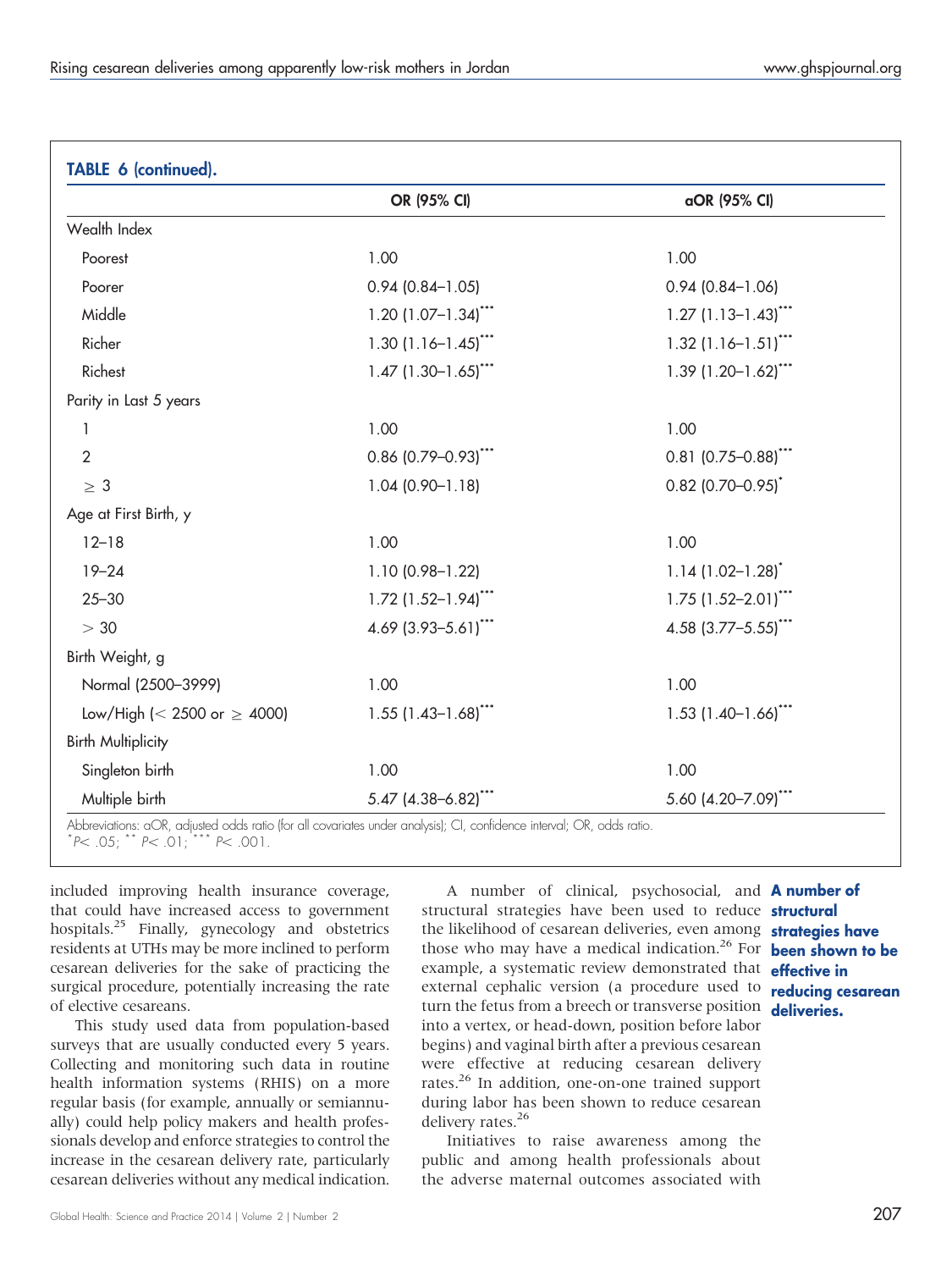cesarean deliveries and advantages of vaginal delivery are also urgently needed to halt the steady increase in the cesarean delivery rate. Health professionals should give mothers full information about risks associated with cesarean delivery. Other interventions, such as midwifery training and education and establishment of birthing centers, could also help encourage mothers to deliver vaginally.

#### Strengths and Limitations

This study has 3 major strengths. First, analysis was based on data collected from nationally representative samples by accredited and reliable official entities using comparable sampling procedure and inclusion criteria. Second, the probability of recall bias is low since women who had a cesarean delivery would not easily forget the mode of delivery given its surgical nature, particularly for the last birth. A recent study showed that DHS data on cesarean deliveries are sufficiently reliable for national and global monitoring purposes.27 Third, stratification according to the type of hospital provided more insights about the substantial contribution of UTHs to the rising cesarean delivery rate in Jordan.

Limitations include that samples were collected through a cross-sectional design that limits the causality pathway with regard to the drivers of increased cesarean delivery rates and that the data did not include information about whether the cesarean deliveries were performed under medical indications or based solely on maternal demand. Instead, this study used only surrogate markers of what could potentially have been births at low or high risk of medically necessary cesarean delivery.

## **CONCLUSION**

The cesarean delivery rate increased in Jordan from 2002 to 2012; the last survey in 2012 showed that the rate was double the maximum threshold recommended by WHO. The cesarean rate was higher among apparently low-risk mothers, and was particularly higher at UTHs than in private or government hospitals, which suggests that many cesarean deliveries may have been performed without medical indications. Delayed maternal age at first birth, low/high birth weights, multiple births, employment of mothers, and greater wealth were the main predictors of cesarean delivery in Jordan. More vigilant monitoring is needed to reduce unnecessary cesarean deliveries

in what appear to be low-risk mothers, and in those delivering at UTHs in particular.

Acknowledgments: The author extends his great appreciation to his direct supervisor, Prof. Keiko Nakamura, Head, Department of International Health and Medicine, Tokyo Medical and Dental University, Japan, for her guidance and thoughtful insights.

Competing Interests: None declared.

### **REFERENCES**

- 1. Subedi S. Rising rate of cesarean section a year review. J Nobel Med Coll. 2012;2:72–76. Available from: [www.nepjol.](http://www.nepjol.info/index.php/JoNMC/article/download/7303/5919) [info/index.php/JoNMC/article/download/7303/5919](http://www.nepjol.info/index.php/JoNMC/article/download/7303/5919)
- 2. Villar J, Valladares E, Wojdyla D, Zavaleta N, Carroli G, Velazco A, et al; WHO 2005 global survey on maternal and perinatal health research group. Cesarean delivery rates and pregnancy outcomes: the 2005 WHO global survey on maternal and perinatal health in Latin America. Lancet. 2006;367(9525):1819–1829. [CrossRef](http://dx.doi.org/10.1016/S0140-6736(06)68704-7). [Medline](http://www.ncbi.nlm.nih.gov/pubmed/16753484)
- 3. Shah A, Fawole B, M'imunya JM, Amokrane F, Nafiou I, Wolomby JJ, et al. Cesarean delivery outcomes from the WHO global survey on maternal and perinatal health in Africa. Int J Gynaecol Obstet. 2009;107(3):191–197. [CrossRef.](http://dx.doi.org/10.1016/j.ijgo.2009.08.013) [Medline](http://www.ncbi.nlm.nih.govpubmed/19782977)
- 4. World Health Organization (WHO). Cesarean section without medical indication increases risk of short-term adverse outcomes for mothers. Geneva: WHO; 2010. Available from: [http://](http://whqlibdoc.who.int/hq/2010/WHO_RHR_HRP_10.20_eng.pdf) [whqlibdoc.who.int/hq/2010/WHO\\_RHR\\_HRP\\_10.20\\_eng.pdf](http://whqlibdoc.who.int/hq/2010/WHO_RHR_HRP_10.20_eng.pdf).
- 5. Souza JP, Gülmezoglu A, Lumbiganon P, Laopaiboon M, Carroli G, Fawole B, et al. Cesarean section without medical indications is associated with an increased risk of adverse short-term maternal outcomes: the 2004–2008 WHO Global Survey on Maternal and Perinatal Health. BMC Med. 2010;10:8:71. [CrossRef](http://dx.doi.org/10.1186/1741-7015-8-71). [Medline](http://www.ncbi.nlm.nih.gov/pubmed/21067593)
- 6. Villar J, Carroli G, Zavaleta N, Donner A, Wojdyla D, Fuandes A, et al; World Health Organization 2005 Global Survey on Maternal and Perinatal Health Research Group. Maternal and neonatal individual risks and benefits associated with cesarean delivery: multicentre prospective study. BMJ. 2007;335(7628):1025–1029. [CrossRef](http://dx.doi.org/10.1136/bmj.39363.706956.55). [Medline](http://www.ncbi.nlm.nih.gov/pubmed/17977819)
- 7. Kennare R, Tucker G, Heard A, Chan A. Risks of adverse outcomes in the next birth after a first cesarean delivery. Obstet Gynecol. 2007;109(2 Pt 1):270–276. [CrossRef](http://dx.doi.org/10.1097/01.AOG.0000250469.23047.73). [Medline](http://www.ncbi.nlm.nih.gov/pubmed/17267823)
- 8. Daltveit AK, Tollånes MC, Pihlstrøm H, Irgens LM. Cesarean delivery and subsequent pregnancies. Obstet Gynecol. 2008;111(6):1327–1334. [CrossRef](http://dx.doi.org/10.1097/AOG.0b013e3181744110). [Medline](http://www.ncbi.nlm.nih.gov/pubmed/18515516)
- 9. Allen VM, O'Connell CM, Farrell SA, Baskett TF. Economic implications of method of delivery. Am J Obstet Gynecol. 2005;193(1):192–197. [CrossRef](http://dx.doi.org/10.1016/j.ajog.2004.10.635). [Medline](http://www.ncbi.nlm.nih.gov/pubmed/16021078)
- 10. Appropriate technology for birth. Lancet. 1985;2(8452):436- 437. [CrossRef](http://dx.doi.org/10.1016/S0140-6736(85)90673-7). [Medline](http://www.ncbi.nlm.nih.gov/pubmed/2863457)
- 11. Gibbons L, Belizan JM, Lauer JA, Betran AP, Merialdi M, Althabe F. Inequities in the use of cesarean section deliveries in the world. Am J Obstet Gynecol. 2012;206(4):331.e1, 331.e19. [CrossRef.](http://dx.doi.org/10.1016/j.ajog.2012.02.026) [Medline](http://www.ncbi.nlm.nih.gov/pubmed/22464076)
- 12. Khawaja M, Al-Nsour M. Trends in the prevalence and determinants of cesarean section delivery in Jordan: evidence from three demographic and health surveys, 1990–2002. World Health Popul. 2007;9(4):17–28. [CrossRef.](http://dx.doi.org/10.12927/whp.2007.19395) [Medline](http://www.ncbi.nlm.nih.gov/pubmed/18567949)
- 13. World Health Organization (WHO), Regional Health Systems Observatory. Health systems profile: Jordan. Cairo: WHO, Regional Office for the Eastern Mediterranean (EMRO); 2006. Available from: [http://gis.emro.who.int/](http://gis.emro.who.int/HealthSystemObservatory/PDF/Jordan/Full%20Profile.pdf) [HealthSystemObservatory/PDF/Jordan/Full%20Profile.pdf](http://gis.emro.who.int/HealthSystemObservatory/PDF/Jordan/Full%20Profile.pdf)